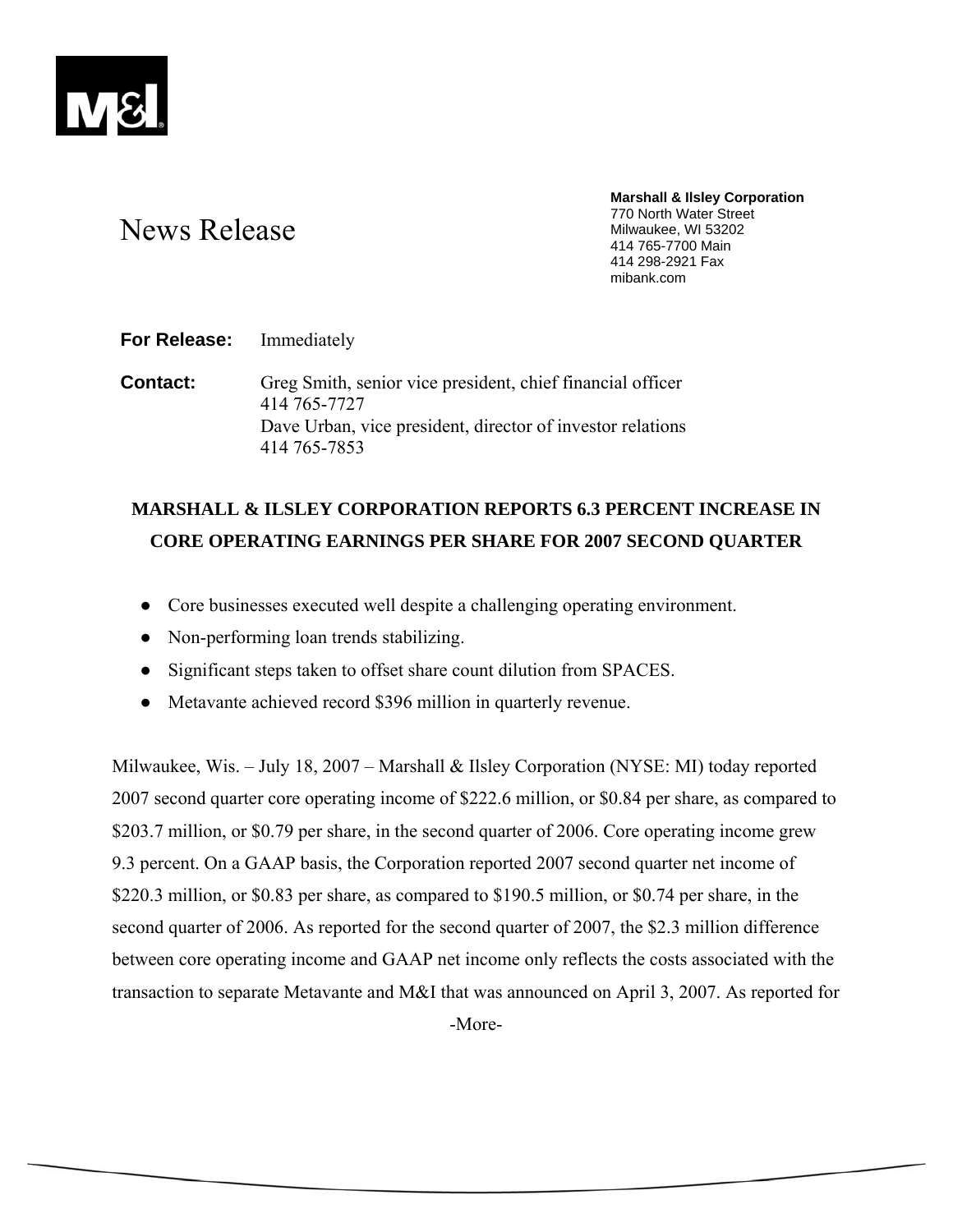## M&I – add one

the second quarter of 2006, the \$13.2 million difference between core operating income and GAAP net income reflects the charge for certain interest rate swaps due to a change in the interpretation of certain accounting rules as announced in October 2006.

During the second quarter of 2007, the Corporation realized a \$19.0 million pre-tax gain from the sale of MasterCard Class B shares. The impact of this gain was partially offset by an \$8.9 million increase in the provision for loan and lease losses compared with the prior quarter.

Return on average assets based on core operating income for the second quarter was 1.55 percent, as compared to 1.52 percent for the same period in 2006. Return on average equity based on core operating income was 13.69 percent this quarter as compared to 14.36 percent for the second quarter of 2006.

### **2007 Second Quarter Key Performance Highlights**

- On an acquisition-adjusted basis, average loans and leases increased 7 percent over the second quarter of 2006.
- Average bank-issued deposits rose 6 percent versus the same period last year on an acquisition-adjusted basis.
- Net interest margin was 3.17 percent, down 6 basis points on a linked quarter basis. This ratio fell 9 basis points versus the second quarter of 2006.
- Net charge-off ratio was 22 basis points, up 8 basis points on a linked quarter basis. This ratio increased 12 basis points from the same period last year.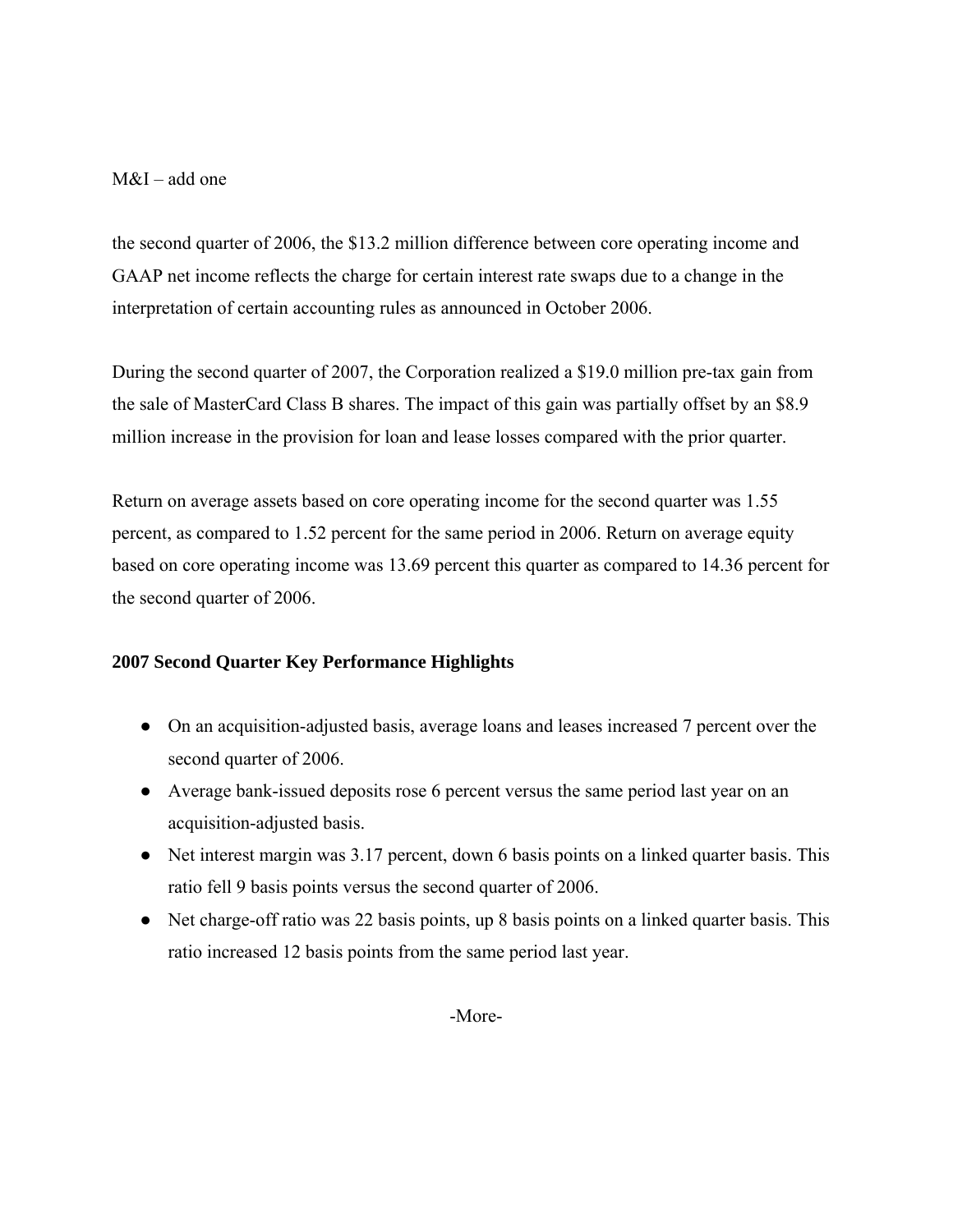## M&I – add two

- Metavante's total revenue was \$396 million, a 6 percent increase over the second quarter of 2006.
- Bank efficiency ratio without Metavante was 51.3 percent, up 0.1 percent from the same period last year. On an acquisition-adjusted basis, M&I's non-interest expenses rose 2.9 percent compared to the second quarter of 2006.

*"Our second quarter results reflect the challenging operating environment that confronts domestic banks, although we continue to view our core businesses as healthy and having a strong growth profile over time," said Greg Smith, senior vice president and chief financial officer, Marshall & Ilsley Corporation. "During the second quarter, we benefited from the realization of securities gains, and took meaningful steps to address our non-performing loans. We have also seen some continued margin diminution as well as slowing loan growth volumes; however, on the other side of the ledger, we have seen meaningful non-performing loan workouts as well as continued growth in many of our markets."* 

## **Loan and Core Deposit Growth**

On an acquisition-adjusted basis, M&I's average loans and leases totaled \$42.9 billion for the second quarter of 2007, reflecting an increase of \$2.8 billion or 7 percent compared to the second quarter of 2006. The Corporation's average bank-issued deposits totaled \$26.9 billion for the second quarter of 2007, reflecting organic growth of \$1.5 billion or 6 percent over the second quarter of 2006.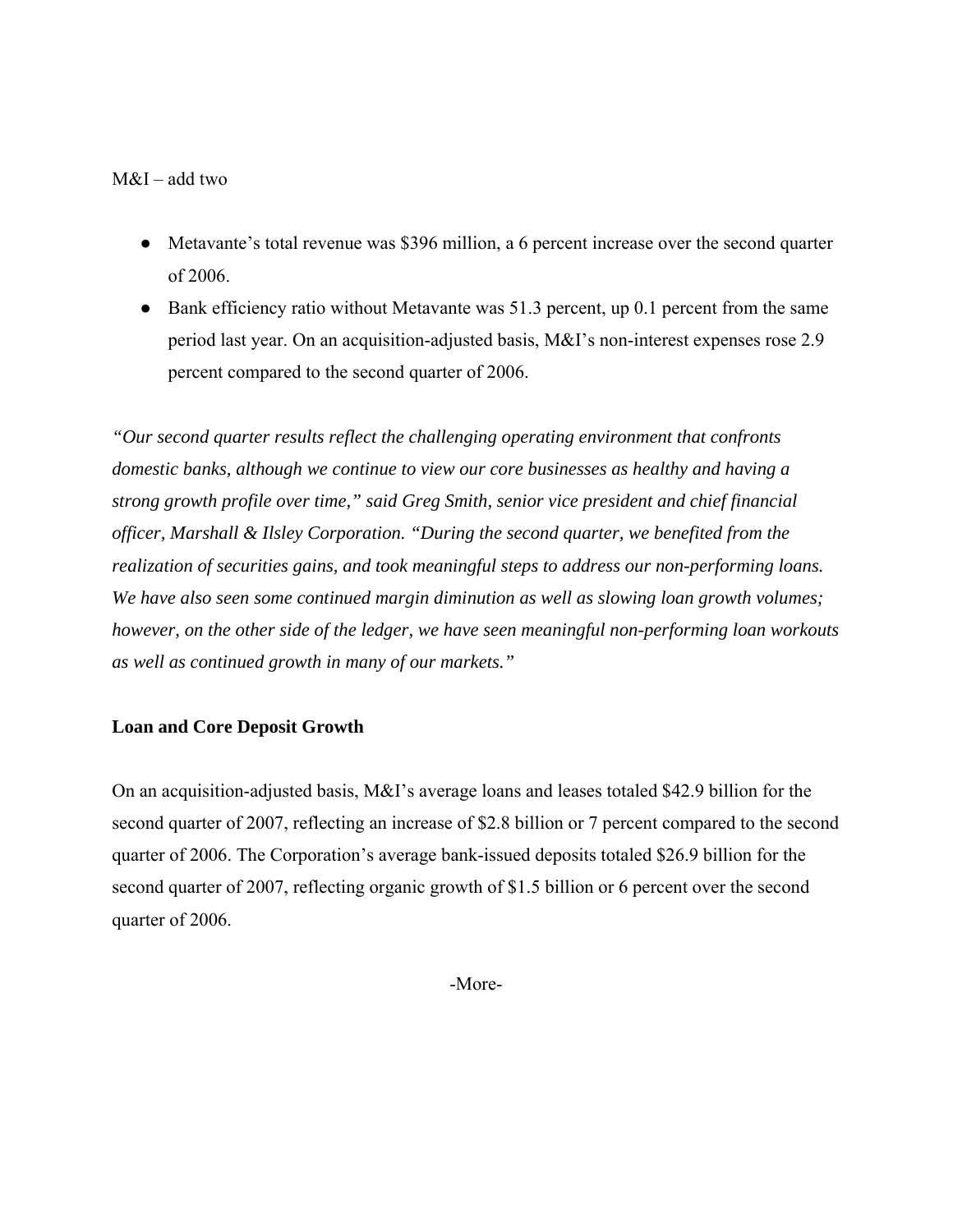M&I – add three

#### **Net Interest Income**

The Corporation's net interest income (FTE) rose \$18.4 million to \$402.9 million in the second quarter of 2007—up 5 percent compared to the second quarter of 2006. The net interest margin was 3.17 percent, down 6 basis points on a linked quarter basis. This ratio fell 9 basis points versus the second quarter of 2006.

#### **Asset Quality**

M&I's provision for loan and lease losses was \$26.0 million in the second quarter of 2007, versus \$11.1 million in the same period last year. Net charge-offs for the period were \$23.6 million, or 0.22 percent of total average loans and leases outstanding this quarter, and \$9.9 million a year ago or 0.10 percent of total average loans and leases. At June 30, 2007, the allowance for loan and lease losses was 1.00 percent of total loans and leases, compared to 1.03 percent a year earlier. Non-performing loans and leases were 0.89 percent of total loans and leases at June 30, 2007, compared to 0.49 percent at June 30, 2006. On a linked quarter basis, the non-performing loan ratio increased 6 basis points.

*"At the end of the second quarter, we feel better about our credit quality trend," said Smith. "We continue to aggressively manage our non-performing loans with the expectation that charge-offs going forward will trend to our historical average and our anticipated range of 15 - 20 basis points on an annual basis. We have seen an improvement in non-performing inflow trends as well as an increase in non-performing resolutions. We view all of these as positive indicators of our credit quality trends going forward."*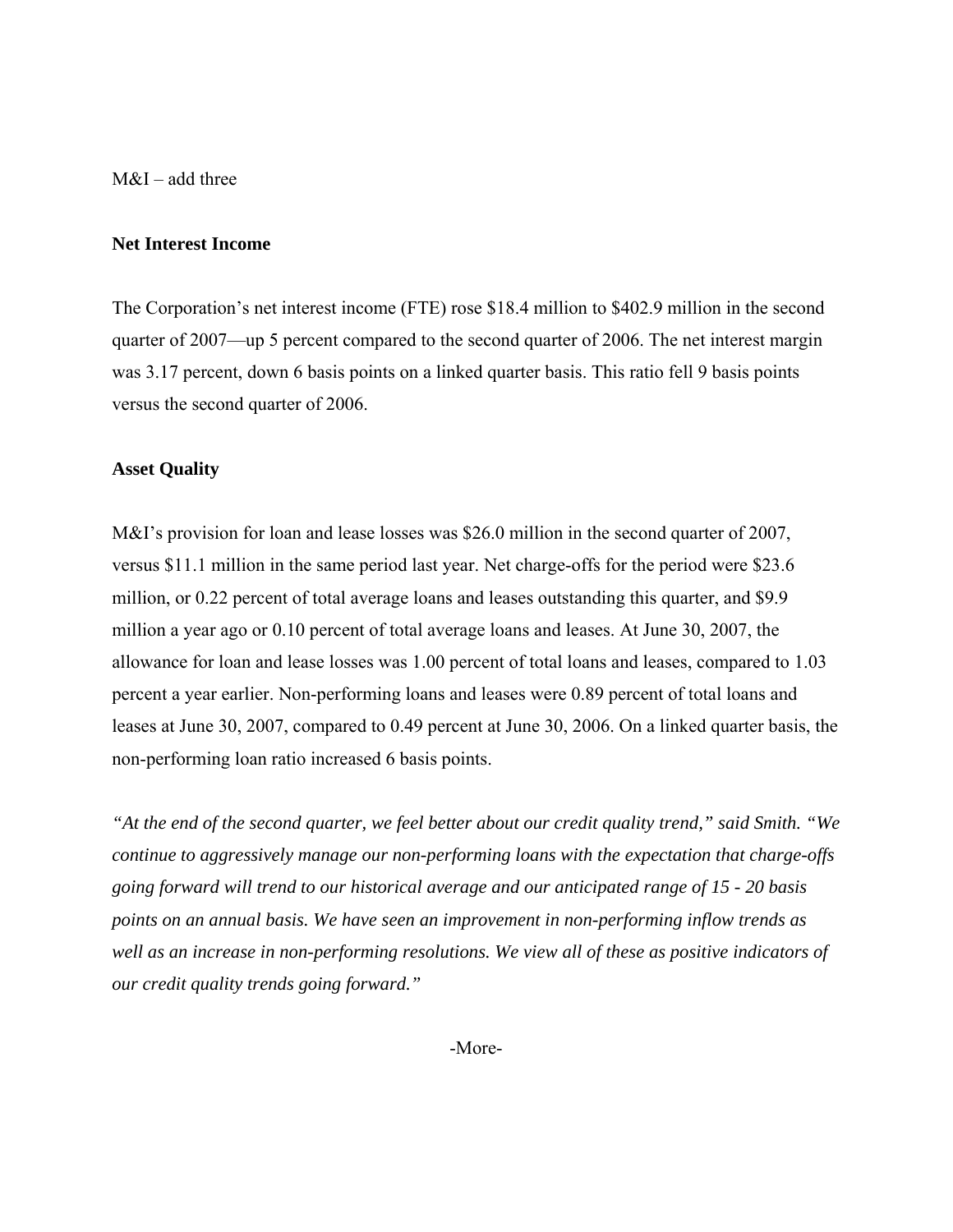M&I – add four

#### **Non-Interest Revenues**

M&I's non-interest revenue generating businesses produced solid growth rates during the second quarter of 2007 compared to 2006. Total non-interest revenue was \$537.0 million for the current quarter, an increase of \$55.3 million or 11.5 percent compared with the same period in 2006. This increase included improved revenues from data processing services (Metavante), wealth management, and net investment securities gains (sale of MasterCard B shares).

### **Non-Interest Expenses**

The Corporation's non-interest expenses were \$574.0 million for the current quarter, an increase of 5.5 percent compared with the same period in 2006. On an acquisition-adjusted basis, M&I's non-interest expenses totaled \$559.9 million for the second quarter of 2007, an increase of 2.9 percent compared to the second quarter of 2006.

### **Year-to-Date Results**

Core operating income for the six months ended June 30, 2007 amounted to \$440.7 million, or \$1.68 per share, as compared to \$390.5 million, or \$1.57 per share, for the six months ended June 30, 2006. On a GAAP basis, the Corporation reported net income of \$437.1 million, or \$1.66 per share, as compared to \$363.6 million, or \$1.46 per share, for the six months ended June 30, 2007 and 2006, respectively. For the six months ended June 30, 2007, the \$3.6 million difference between core operating income and GAAP net income reflects the costs associated with the transaction to separate Metavante and M&I that was announced on April 3, 2007. For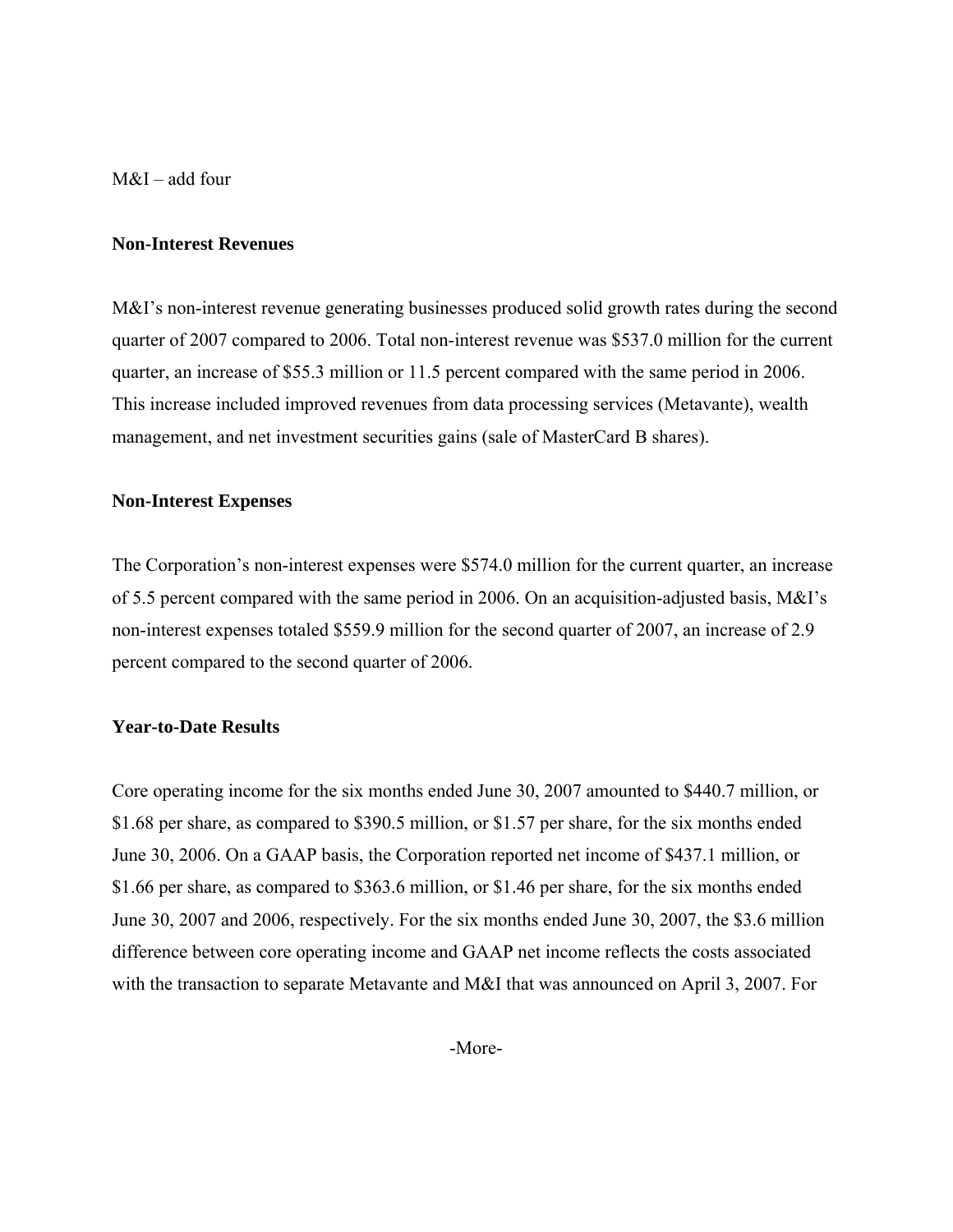## $M&I$  – add five

the six months ended June 30, 2006, the \$26.9 million difference between core operating income and GAAP net income reflects the charge for certain interest rate swaps due to a change in the interpretation of certain accounting rules as announced in October 2006.

#### **Balance Sheet and Capital Management**

M&I's consolidated assets and common shareholders' equity were \$58.3 billion and \$6.4 billion, respectively, at June 30, 2007, compared to \$54.5 billion and \$5.7 billion, respectively, at June 30, 2006. There were 257.1 million common shares outstanding at June 30, 2007, compared to 254.0 million outstanding at June 30, 2006. The Corporation has a Stock Repurchase Program authorization under which up to 12 million shares of the Corporation's common stock can be repurchased annually. In the second quarter of 2007, the Corporation repurchased 6.1 million shares at an aggregate cost of \$297.3 million.

M&I's tangible equity ratio was 5.77 percent at June 30, 2007—up 47 basis points from June 30, 2006. This ratio was within the Corporation's stated target of 5.75 - 6.00 percent.

*"We took a number of important steps to reposition our capital structure during the quarter, including two accelerated share repurchases for a total of 6.1 million shares," said Smith. "We took these steps in anticipation of the upcoming August SPACES issuance of common stock. It is our intention to ensure that these shares will be close to non-dilutive for our shareholders. To date, we have repurchased nearly 80 percent of the shares we expect to issue."*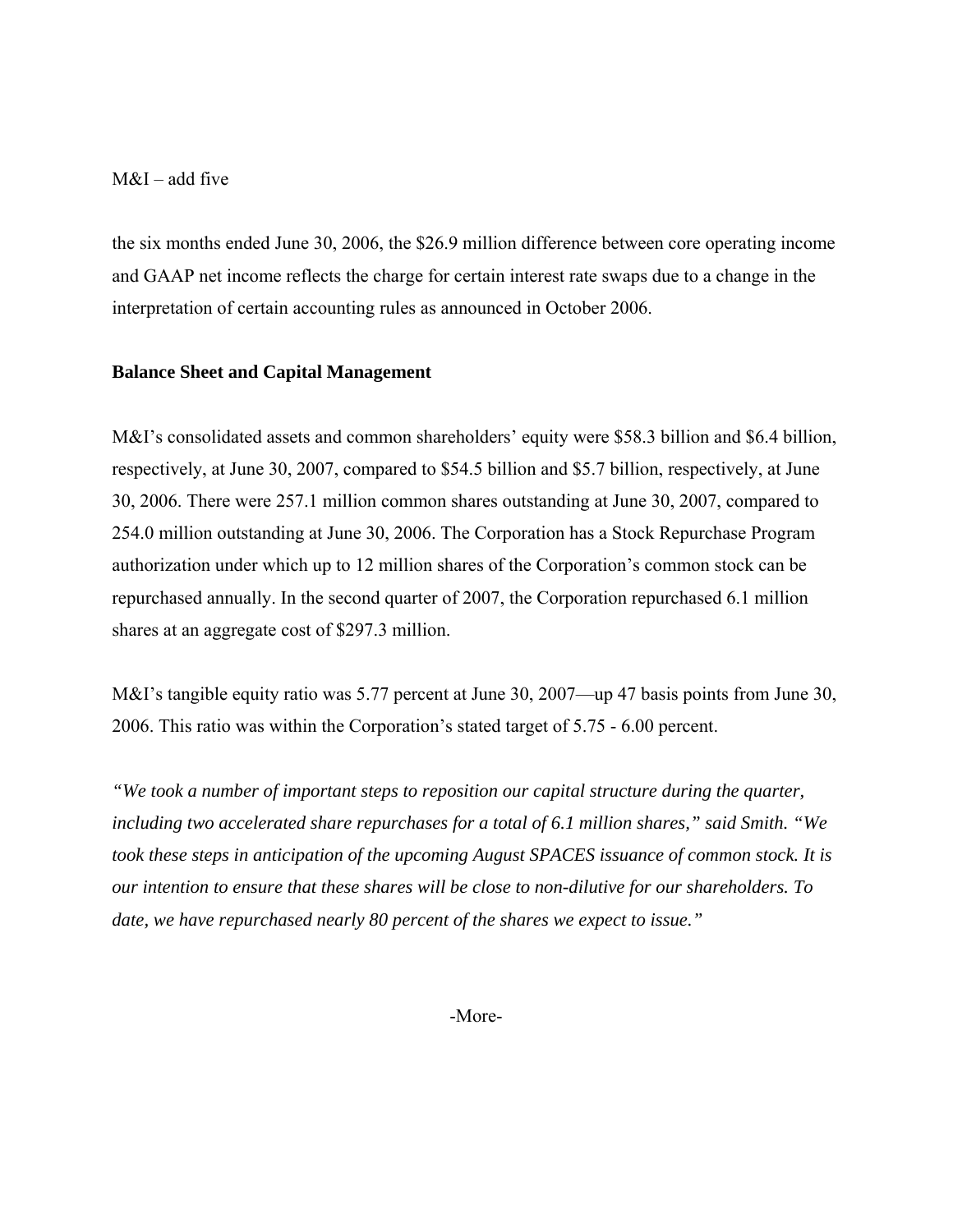$M&I$  – add six

#### **Conference Call**

Marshall & Ilsley Corporation will hold a conference call at 11:00 a.m. Central Daylight Time Wednesday, July 18, regarding second quarter earnings. For those interested in listening, please call 1-888-711-1825 and ask for M&I's quarterly earnings release conference call. If you are unable to join us at this time, a replay of the call will be available beginning at 2:30 p.m. on July 18 and will run through 5:00 p.m. July 25, by calling 1-800-642-1687 and entering pass code 366 51 82 to listen.

Supplemental financial information referenced in the conference call can be found at www.micorp.com, Investor Relations, after 8:00 a.m. on July 18.

#### **About Marshall & Ilsley Corporation**

Marshall & Ilsley Corporation (NYSE: MI) is a diversified financial services corporation headquartered in Milwaukee, Wis., with \$58.3 billion in assets. Founded in 1847, M&I Marshall & Ilsley Bank is the largest Wisconsin-based bank, with 192 offices throughout the state. In addition, M&I has 48 locations throughout Arizona; 30 offices along Florida's west coast and in central Florida; 16 offices in Kansas City and nearby communities; 22 offices in metropolitan Minneapolis/St. Paul, and one in Duluth, Minn.; three offices in Tulsa, Okla.; and one office in Las Vegas, Nev. M&I's Southwest Bank subsidiary has 17 offices in the greater St. Louis area. Metavante Corporation, a wholly owned subsidiary, provides a full array of technology products and services for the financial services industry. On April 3, 2007, Marshall & Ilsley Corporation announced its plans to split Metavante Corporation and Marshall & Ilsley Corporation into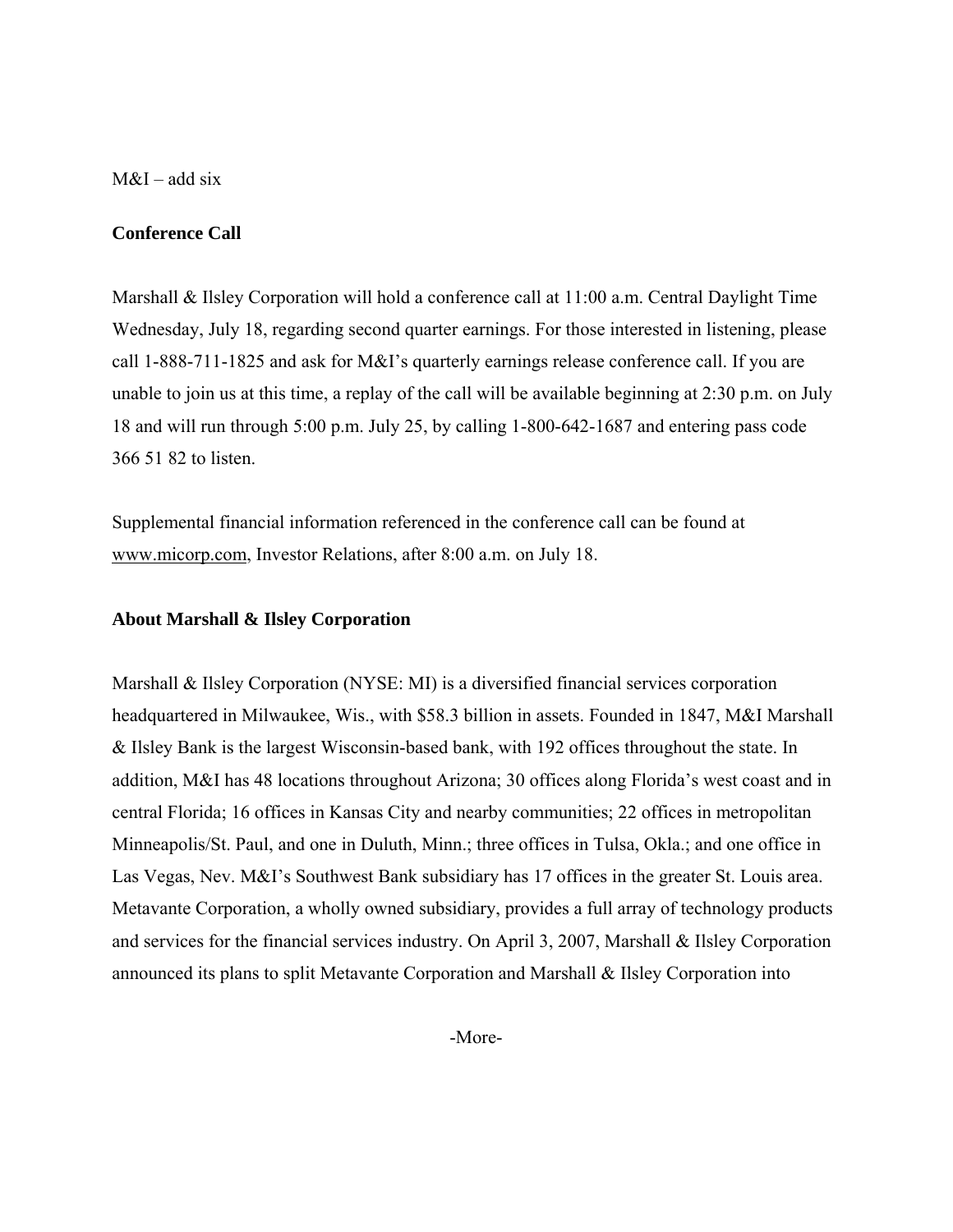#### M&I – add seven

independent publicly traded companies. M&I also provides trust and investment management, equipment leasing, mortgage banking, asset-based lending, financial planning, investments, and insurance services from offices throughout the country and on the Internet (www.mibank.com or www.micorp.com). M&I's customer-based approach, internal growth, and strategic acquisitions have made M&I a nationally recognized leader in the financial services industry.

###

#### **Forward-Looking Statements**

This press release contains forward-looking statements concerning M&I's future operations and financial results. Such statements are subject to important factors that could cause M&I's actual results to differ materially from those anticipated by the forward-looking statements. These factors include (i) the factors identified in M&I's Annual Report on Form 10-K for the year ended December 31, 2006 under the heading "Forward-Looking Statements" which factors are incorporated herein by reference, and (ii) such other factors as may be described from time to time in M&I's SEC filings.

This press release contains non-GAAP financial measures for the three months ended June 30, 2007 and 2006, as a supplement to the Corporation's GAAP financial results. The Corporation believes that these non-GAAP financial measures are useful because they allow investors to assess, on a consistent basis, the Corporation's core operating performance, exclusive of items which management believes are not indicative of the operations of the Corporation such as the change in the accounting for derivatives and the costs associated with the transaction to separate Metavante and M&I that was announced on April 3, 2007. Management uses such non-GAAP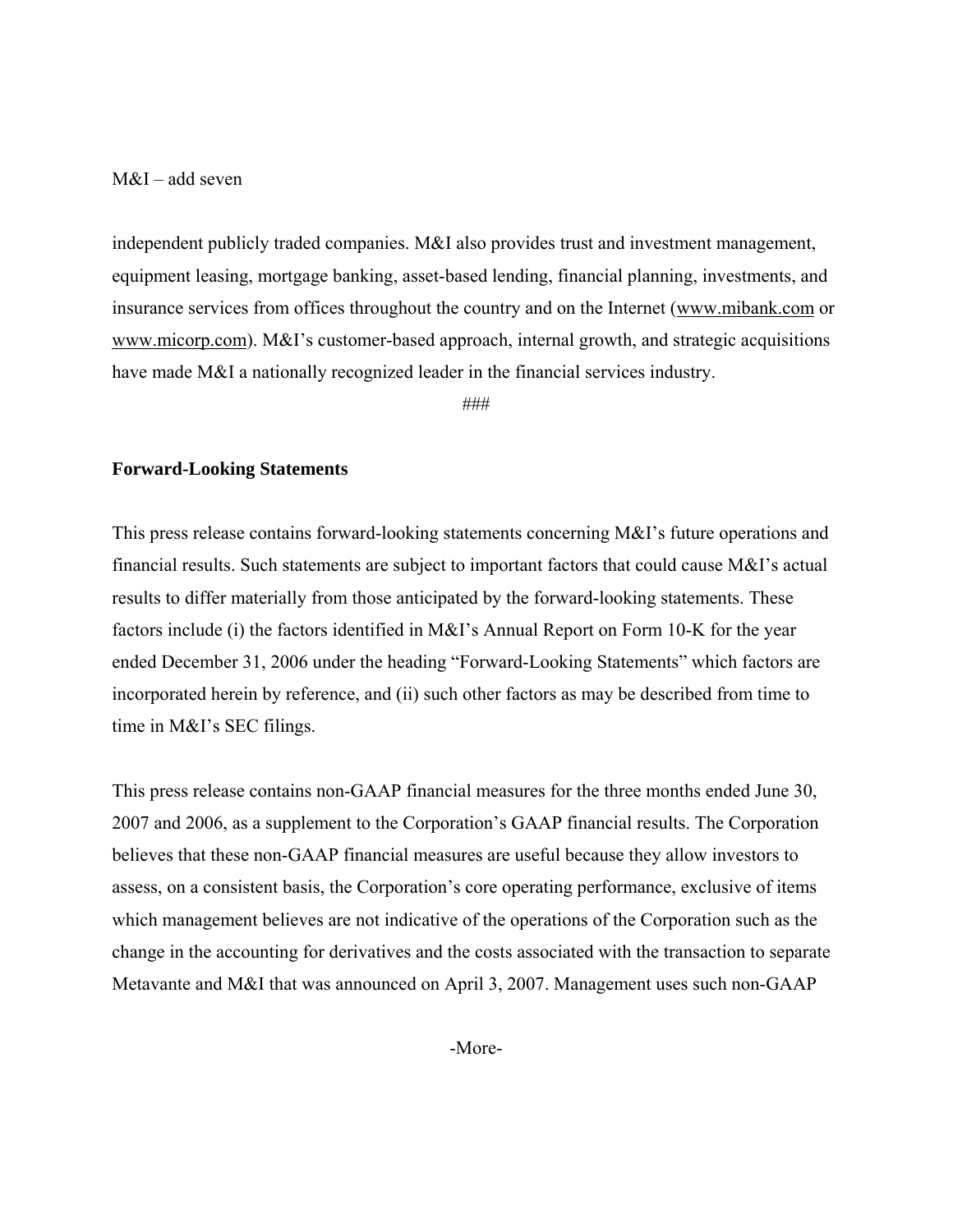## M&I – add eight

financial measures to evaluate financial results and to establish operational goals. These non-GAAP financial measures should be considered a supplement to, and not as a substitute for, financial measures prepared in accordance with GAAP. For a reconciliation of non-GAAP financial measures to the comparable financial measures calculated in accordance with GAAP, please see the reconciliation table included in the attachment to this press release.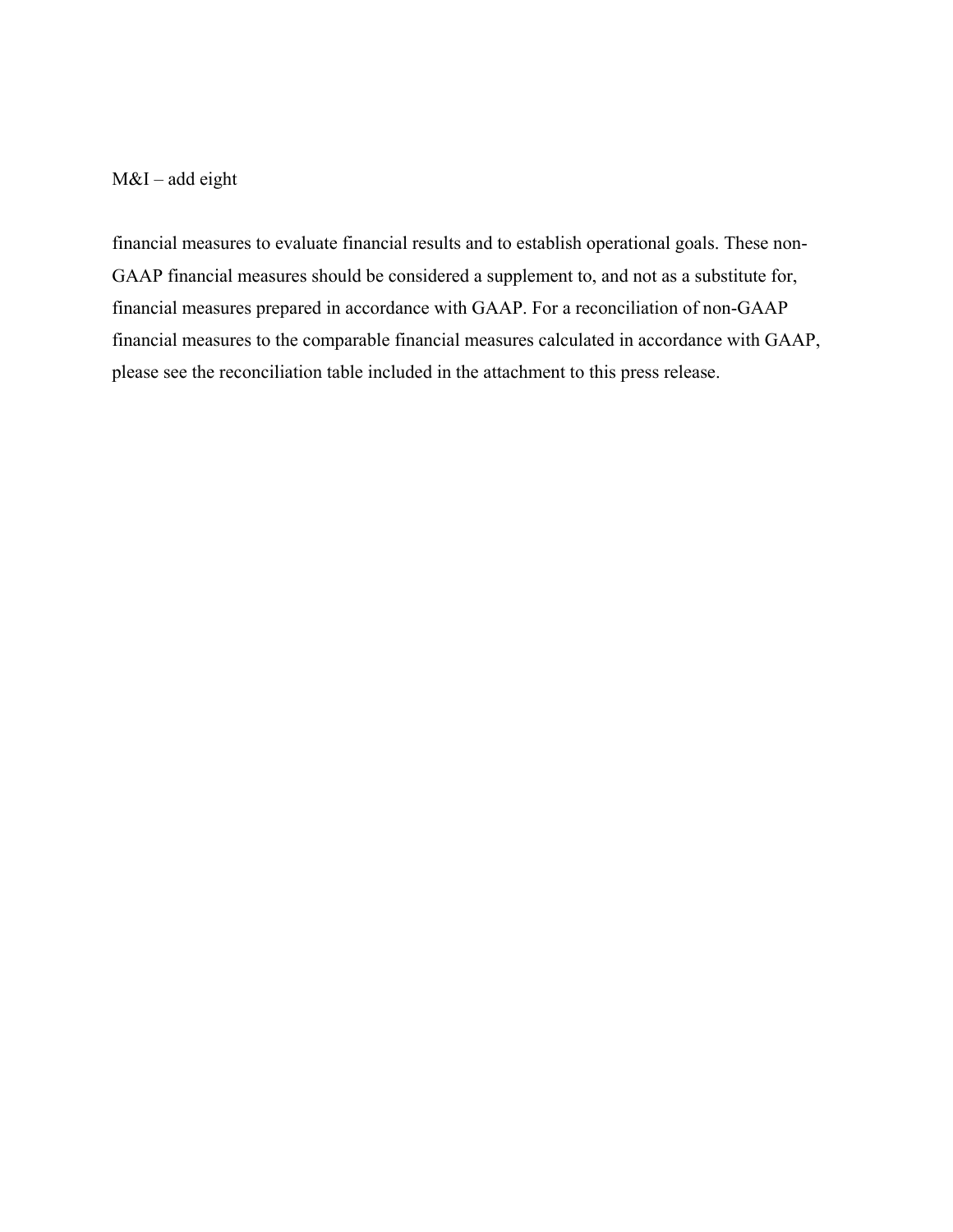#### **Marshall & Ilsley Corporation**

#### Financial Information

|                                                   | Three Months Ended June 30, |                | Percent     | Six Months Ended June 30, |                  | Percent     |
|---------------------------------------------------|-----------------------------|----------------|-------------|---------------------------|------------------|-------------|
|                                                   | 2007                        | 2006           | Change      | 2007                      | 2006             | Change      |
| PER SHARE DATA                                    |                             |                |             |                           |                  |             |
| Diluted:                                          |                             |                |             |                           |                  |             |
| <b>Core Operating Income</b>                      | \$0.84                      | \$0.79         | 6.3 %       | \$1.68                    | \$1.57           | 7.0 %       |
| <b>Net Income</b>                                 | 0.83                        | 0.74           | 12.2        | 1.66                      | 1.46             | 13.7        |
|                                                   |                             |                |             |                           |                  |             |
| <b>Basic:</b>                                     |                             |                |             |                           |                  |             |
| Core Operating Income<br>Net Income               | 0.86<br>0.85                | 0.81<br>0.75   | 6.2<br>13.3 | 1.71<br>1.70              | 1.60<br>1.49     | 6.9<br>14.1 |
|                                                   |                             |                |             |                           |                  |             |
| <b>Dividend Declared</b>                          | 0.31                        | 0.27           | 14.8        | 0.58                      | 0.51             | 13.7        |
| <b>Book Value</b>                                 | 25.20                       | 22.68          | 11.1        | 25.20                     | 22.68            | 11.1        |
| <b>Shares Outstanding (millions):</b>             |                             |                |             |                           |                  |             |
| Average - Diluted                                 | 264.8                       | 258.3          | 2.5         | 263.1                     | 249.4            | 5.5         |
| End of Period                                     | 257.1                       | 254.0          | 1.2         | 257.1                     | 254.0            | 1.2         |
| <b>INCOME STATEMENT (\$millions)</b>              |                             |                |             |                           |                  |             |
| Net Interest Income (FTE)                         | \$402.9                     | \$384.5        | 4.8 %       | \$800.3                   | \$717.5          | 11.5 %      |
| <b>Provision for Loan and Lease Losses</b>        | 26.0                        | 11.1           | 135.5       | 43.2                      | 22.1             | 95.5        |
|                                                   |                             |                |             |                           |                  |             |
| Data Processing Services                          | 363.8                       | 345.0          | 5.5         | 720.2                     | 688.0            | 4.7         |
| Wealth Management                                 | 65.6                        | 56.3           | 16.5        | 126.3                     | 109.1            | 15.8        |
| Service Charge on Deposits                        | 28.0                        | 25.0           | 12.2        | 53.9                      | 47.5             | 13.5        |
| Mortgage Banking                                  | 12.0                        | 12.9           | $-7.5$      | 22.1                      | 25.9             | $-14.7$     |
| Net Investment Securities Gains                   | 19.5                        | 1.0            | n.m.        | 21.0                      | 2.1              | n.m.        |
| Gains (Losses) Related to Firstsource             | (1.0)                       | $\overline{a}$ | n.m.        | 7.0                       | $\overline{a}$   | n.m.        |
| All Other                                         | 49.1                        | 41.5           | 18.4        | 93.6                      | 81.3             | 15.1        |
| <b>Total Non-Interest Revenues</b>                | 537.0                       | 481.7          | 11.5        | 1,044.1                   | 953.9            | 9.5         |
| Salaries and Employee Benefits                    | 317.8                       | 307.1          | 3.5         | 614.9                     | 584.5            | 5.2         |
|                                                   | 62.3                        | 63.8           | $-2.4$      | 121.6                     | 121.6            | 0.0         |
| Occupancy and Equipment                           |                             |                |             |                           |                  |             |
| <b>Intangible Amortization</b>                    | 12.3                        | 12.0           | 2.3         | 23.6                      | 20.9             | 12.9        |
| Other<br><b>Total Non-Interest Expenses</b>       | 181.6<br>574.0              | 161.4<br>544.3 | 12.5<br>5.5 | 365.3<br>1,125.4          | 322.4<br>1.049.4 | 13.3<br>7.2 |
|                                                   |                             |                |             |                           |                  |             |
| Tax Equivalent Adjustment                         | 7.0                         | 7.7            | $-8.7$      | 14.1                      | 15.6             | $-9.6$      |
| Pre-Tax Core Operating Earnings                   | 332.9                       | 303.1          | 9.8         | 661.7                     | 584.3            | 13.2        |
| <b>Income Taxes</b>                               | 110.3                       | 99.4           | 10.9        | 221.0                     | 193.8            | 14.0        |
| <b>Core Operating Income</b>                      | \$222.6                     | \$203.7        | 9.3 %       | \$440.7                   | \$390.5          | 12.9 %      |
| Metavante Transaction Costs, net of tax           | (2.3)                       | $\overline{a}$ | n.m.        | (3.6)                     |                  | n.m.        |
| Derivative Loss - Discontinued Hedges, net of tax | $\mathcal{L}_{\mathcal{A}}$ | (13.2)         | n.m.        | $\overline{\phantom{a}}$  | (26.9)           | n.m.        |
| <b>Net Income</b>                                 | \$220.3                     | \$190.5        | 15.6 %      | \$437.1                   | \$363.6          | 20.2 %      |
| <b>KEY RATIOS</b>                                 |                             |                |             |                           |                  |             |
|                                                   |                             |                |             |                           |                  |             |
| Net Interest Margin (FTE) / Avg. Earning Assets   | 3.17 %                      | 3.26 %         |             | 3.20 %                    | 3.26 %           |             |
| Interest Spread (FTE)                             | 2.54                        | 2.66           |             | 2.57                      | 2.68             |             |
| <b>Based on Core Operating Activities</b>         |                             |                |             |                           |                  |             |
| <b>Efficiency Ratio</b>                           | 62.3                        | 62.9           |             | 61.7                      | 62.9             |             |
| Efficiency Ratio without Metavante                | 51.3                        | 51.2           |             | 50.9                      | 50.1             |             |
| Return on Assets                                  | 1.55                        | 1.52           |             | 1.56                      | 1.57             |             |
| Return on Equity                                  | 13.69                       | 14.36          |             | 13.90                     | 14.96            |             |
|                                                   |                             |                |             |                           |                  |             |
| Equity / Assets (End of Period)                   | 11.04                       | 10.52          |             | 11.04                     | 10.52            |             |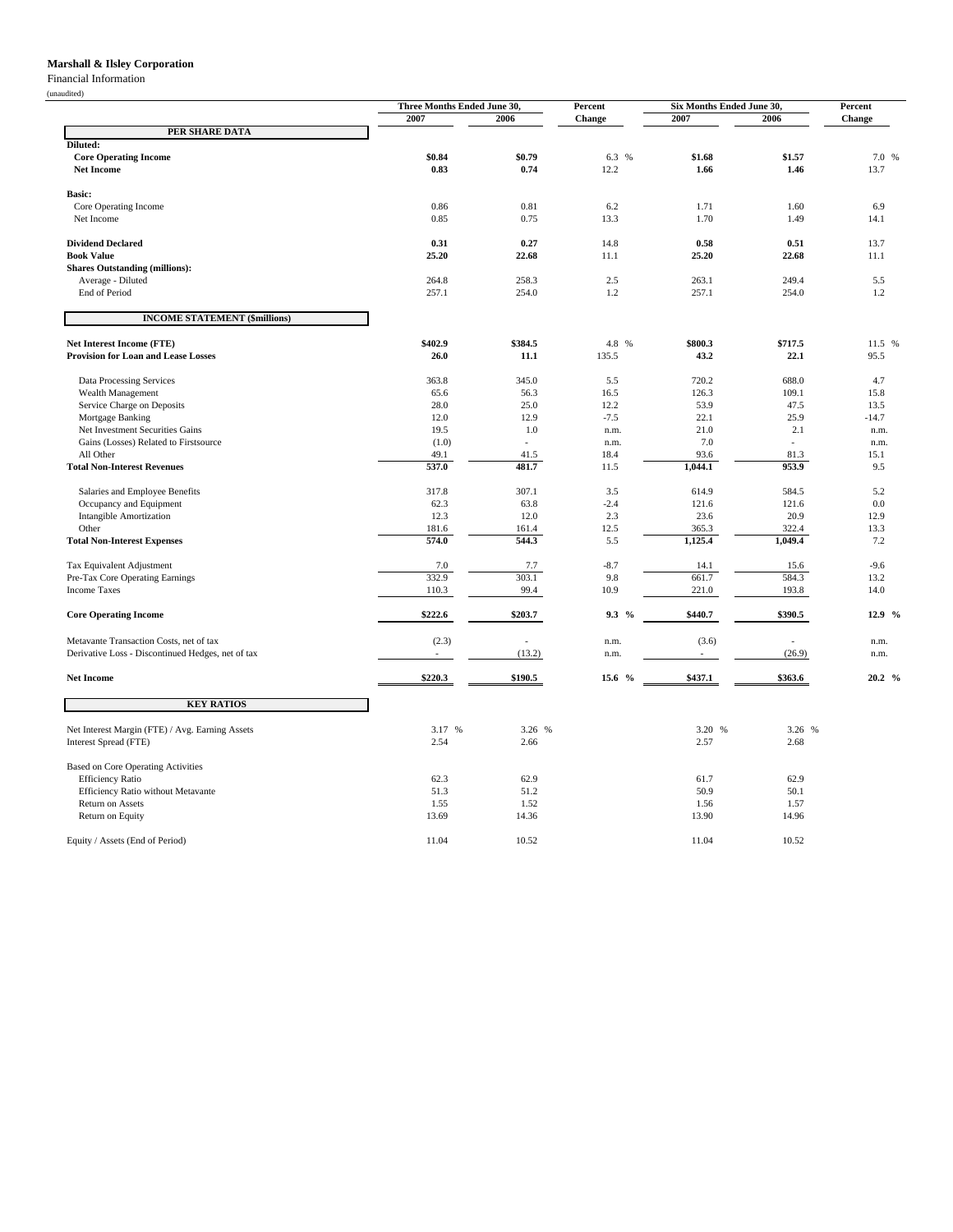#### **Marshall & Ilsley Corporation**

Financial Information (unaudited)

|                                                            | As of June 30, |          | Percent  |  |
|------------------------------------------------------------|----------------|----------|----------|--|
|                                                            | 2007           | 2006     | Change   |  |
| <b>ASSETS (\$millions)</b>                                 |                |          |          |  |
| Cash & Due From Banks                                      | \$1,246        | \$1,281  | $-2.7$ % |  |
| <b>Trading Securities</b>                                  | 51             | 55       | $-6.8$   |  |
| Short - Term Investments                                   | 541            | 281      | 92.7     |  |
| <b>Investment Securities</b>                               | 7,575          | 7,175    | 5.6      |  |
| Loans and Leases:                                          |                |          |          |  |
| Commercial Loans & Leases                                  | 13.031         | 12,270   | 6.2      |  |
| Commercial Real Estate                                     | 14,989         | 13,859   | 8.2      |  |
| <b>Residential Real Estate</b>                             | 9,482          | 8,221    | 15.3     |  |
| Home Equity Loans & Lines                                  | 4,206          | 4,537    | $-7.3$   |  |
| Personal Loans and Leases                                  | 1,578          | 1,551    | 1.7      |  |
| Total Loans and Leases                                     | 43,286         | 40,438   | 7.0      |  |
| Reserve for Loan & Leases Losses                           | (431)          | (415)    | 3.8      |  |
| Premises and Equipment, net                                | 586            | 569      | 3.0      |  |
| Goodwill and Intangibles                                   | 3,419          | 3,155    | 8.4      |  |
| Other Assets                                               | 2,025          | 1,915    | 5.7      |  |
| <b>Total Assets</b>                                        | \$58,298       | \$54,454 | 7.1 %    |  |
| <b>LIABILITIES &amp; SHAREHOLDERS' EQUITY (\$millions)</b> |                |          |          |  |
| Deposits:                                                  |                |          |          |  |
| Noninterest Bearing                                        | \$5,718        | \$5,773  | $-1.0%$  |  |
| <b>Bank Issued Interest Bearing Activity</b>               | 12,962         | 11,818   | 9.7      |  |
| <b>Bank Issued Time</b>                                    | 8,681          | 7.772    | 11.7     |  |
| <b>Total Bank Issued Deposits</b>                          | 27,361         | 25,363   | 7.9      |  |
| <b>Wholesale Deposits</b>                                  | 7.627          | 7.600    | 0.3      |  |
| <b>Total Deposits</b>                                      | 34,988         | 32,963   | 6.1      |  |
| Short - Term Borrowings                                    | 8,172          | 6,778    | 20.6     |  |
| Long - Term Borrowings                                     | 7,204          | 7,476    | $-3.6$   |  |
| Other Liabilities                                          | 1,496          | 1,511    | $-1.1$   |  |
| Shareholders' Equity                                       | 6,438          | 5,726    | 12.4     |  |
| Total Liabilities & Shareholders' Equity                   | \$58,298       | \$54,454 | 7.1 %    |  |

|                                                        | Three Months Ended June 30. |          | Percent<br>Six Months Ended June 30. |          |          | Percent |
|--------------------------------------------------------|-----------------------------|----------|--------------------------------------|----------|----------|---------|
|                                                        | 2007                        | 2006     | Change                               | 2007     | 2006     | Change  |
| <b>AVERAGE ASSETS (\$millions)</b>                     |                             |          |                                      |          |          |         |
| Cash & Due From Banks                                  | \$1,053                     | \$1,031  | 2.1%                                 | \$1,047  | \$1,006  | 4.1 %   |
| <b>Trading Securities</b>                              | 58                          | 50       | 16.1                                 | 50       | 42       | 19.0    |
| Short - Term Investments                               | 274                         | 374      | $-27.0$                              | 275      | 345      | $-20.3$ |
| <b>Investment Securities</b>                           | 7,626                       | 7,134    | 6.9                                  | 7,534    | 6,729    | 12.0    |
| Loans and Leases:                                      |                             |          |                                      |          |          |         |
| Commercial Loans & Leases                              | 13,001                      | 11,945   | 8.8                                  | 12,840   | 11,162   | 15.0    |
| <b>Commercial Real Estate</b>                          | 14,782                      | 13,580   | $8.8\,$                              | 14,600   | 12,089   | 20.8    |
| <b>Residential Real Estate</b>                         | 9,389                       | 7,986    | 17.6                                 | 9,276    | 7,632    | 21.5    |
| Home Equity Loans and Lines                            | 4,223                       | 4,596    | $-8.1$                               | 4,259    | 4,650    | $-8.4$  |
| Personal Loans and Leases                              | 1,514                       | 1,591    | $-4.9$                               | 1,535    | 1,669    | $-8.0$  |
| Total Loans and Leases                                 | 42,909                      | 39,698   | 8.1                                  | 42,510   | 37,202   | 14.3    |
| Reserve for Loan & Leases Losses                       | (432)                       | (416)    | 3.9                                  | (428)    | (392)    | 9.2     |
| Premises and Equipment, net                            | 589                         | 565      | 4.1                                  | 582      | 531      | 9.6     |
| Goodwill and Intangibles                               | 3,418                       | 3,139    | 8.9                                  | 3,331    | 2,819    | 18.2    |
| <b>Other Assets</b>                                    | 2,208                       | 2,046    | 8.1                                  | 2,210    | 1,937    | 14.1    |
| <b>Total Assets</b>                                    | \$57,703                    | \$53,621 | 7.6 %                                | \$57,111 | \$50,219 | 13.7 %  |
| Memo:                                                  |                             |          |                                      |          |          |         |
| <b>Average Earning Assets</b>                          | \$50,867                    | \$47,256 |                                      | \$50,369 | \$44,318 |         |
| Average Earning Assets Excluding Investment Securities |                             |          |                                      |          |          |         |
| Unrealized Gains/Losses                                | \$50,912                    | \$47,368 |                                      | \$50,416 | \$44,402 |         |
| AVG LIABILITIES & SHAREHOLDERS' EQUITY (\$millions)    |                             |          |                                      |          |          |         |
| Deposits:                                              |                             |          |                                      |          |          |         |
| Noninterest Bearing                                    | \$5,431                     | \$5,404  | $0.5\%$                              | \$5,376  | \$5,174  | 3.9 %   |
| <b>Bank Issued Interest Bearing Activity</b>           | 12,910                      | 11,640   | 10.9                                 | 12,773   | 11,055   | 15.5    |
| <b>Bank Issued Time</b>                                | 8,518                       | 7,647    | 11.4                                 | 8,376    | 6,602    | 26.9    |
| <b>Total Bank Issued Deposits</b>                      | 26,859                      | 24,691   | 8.8                                  | 26,525   | 22,831   | 16.2    |
| <b>Wholesale Deposits</b>                              | 6,259                       | 8,050    | $-22.3$                              | 6,314    | 7,294    | $-13.4$ |
| <b>Total Deposits</b>                                  | 33,118                      | 32,741   | 1.2                                  | 32,839   | 30,125   | 9.0     |
| Short - Term Borrowings                                | 4,297                       | 3,419    | 25.7                                 | 4,273    | 3,395    | 25.9    |
| Long - Term Borrowings                                 | 11,942                      | 10,050   | 18.8                                 | 11,784   | 9,729    | 21.1    |
| Other Liabilities                                      | 1,822                       | 1,747    | 4.3                                  | 1,823    | 1,729    | 5.4     |
| Shareholders' Equity                                   | 6,524                       | 5,664    | 15.2                                 | 6,392    | 5,241    | 22.0    |
| Total Liabilities & Shareholders' Equity               | \$57,703                    | \$53,621 | 7.6 %                                | \$57,111 | \$50,219 | 13.7 %  |
| Memo:                                                  |                             |          |                                      |          |          |         |
| Average Interest Bearing Liabilities                   | \$43,926                    | \$40,806 |                                      | \$43,520 | \$38,075 |         |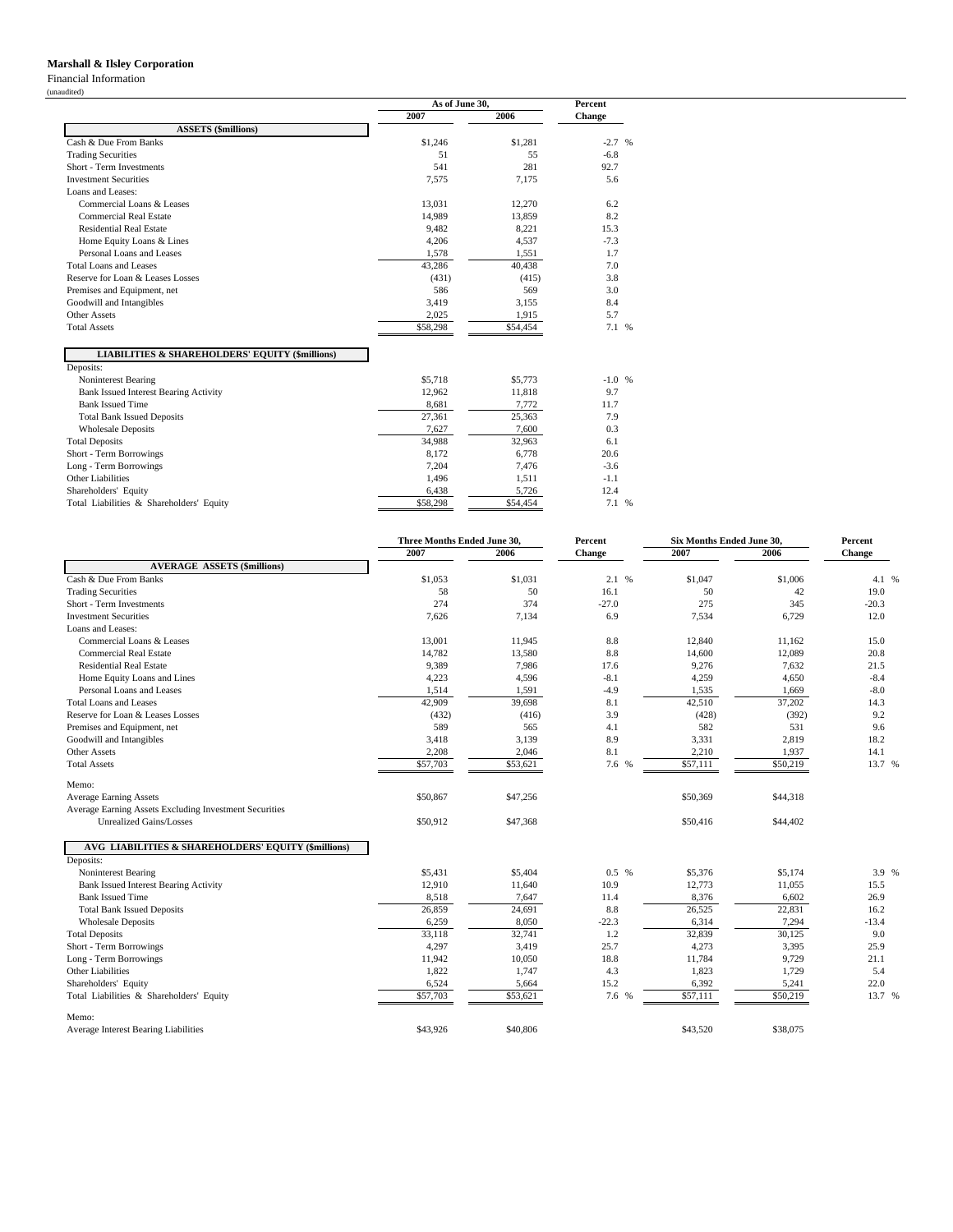#### **Marshall & Ilsley Corporation**

#### Financial Information

|                                                             | Three Months Ended June 30, |         | Percent | Six Months Ended June 30, |         | Percent       |
|-------------------------------------------------------------|-----------------------------|---------|---------|---------------------------|---------|---------------|
|                                                             | 2007                        | 2006    | Change  | 2007                      | 2006    | <b>Change</b> |
| <b>CREDIT QUALITY (a)</b>                                   |                             |         |         |                           |         |               |
| Net Charge-Offs (\$millions)                                | \$23.6                      | \$9.9   | 139.2 % | \$38.3                    | \$15.9  | 141.2 %       |
| Net Charge-Offs / Average Loans & Leases                    | 0.22%                       | 0.10%   |         | 0.18 %                    | 0.09%   |               |
| Loan and Lease Loss Reserve (\$millions)                    | \$431.0                     | \$415.2 | 3.8 %   | \$431.0                   | \$415.2 | 3.8 %         |
| Loan and Lease Loss Reserve / Period-End Loans & Leases     | 1.00 %                      | 1.03 %  |         | 1.00 %                    | 1.03 %  |               |
| Non-Performing Loans & Leases (NPL) (\$millions)            | \$384.0                     | \$198.0 | 93.9 %  | \$384.0                   | \$198.0 | 93.9 %        |
| NPL's / Period-End Loans & Leases                           | 0.89 %                      | 0.49%   |         | 0.89 %                    | 0.49%   |               |
| Loan and Lease Loss Reserve / Non-Performing Loans & Leases | 112 %                       | 210 %   |         | 112 %                     | 210 %   |               |
| <b>MARGIN ANALYSIS (b)</b>                                  |                             |         |         |                           |         |               |
| Loans and Leases:                                           |                             |         |         |                           |         |               |
| Commercial Loans & Leases                                   | 7.58 %                      | 7.32 %  |         | 7.60 %                    | 7.14 %  |               |
| Commercial Real Estate                                      | 7.58                        | 7.34    |         | 7.59                      | 7.17    |               |
| <b>Residential Real Estate</b>                              | 7.28                        | 7.01    |         | 7.30                      | 6.94    |               |
| Home Equity Loans and Lines                                 | 7.52                        | 7.21    |         | 7.53                      | 7.09    |               |
| Personal Loans and Leases                                   | 7.80                        | 7.20    |         | 7.82                      | 6.97    |               |
| Total Loans and Leases                                      | 7.52                        | 7.25    |         | 7.53                      | 7.09    |               |
| <b>Investment Securities</b>                                | 5.24                        | 5.19    |         | 5.29                      | 5.18    |               |
| Short - Term Investments                                    | 4.89                        | 4.94    |         | 4.96                      | 4.61    |               |
| Interest Income (FTE) / Avg. Interest Earning Assets        | 7.16 %                      | 6.91 %  |         | 7.18 %                    | 6.78 %  |               |
| <b>Interest Bearing Deposits:</b>                           |                             |         |         |                           |         |               |
| <b>Bank Issued Interest Bearing Activity</b>                | 3.57 %                      | 3.26 %  |         | 3.58 %                    | 3.09 %  |               |
| <b>Bank Issued Time</b>                                     | 4.94                        | 4.25    |         | 4.89                      | 4.10    |               |
| <b>Total Bank Issued Deposits</b>                           | 4.11                        | 3.65    |         | 4.10                      | 3.47    |               |
| <b>Wholesale Deposits</b>                                   | 5.09                        | 4.78    |         | 5.09                      | 4.61    |               |
| <b>Total Interest Bearing Deposits</b>                      | 4.33                        | 3.98    |         | 4.33                      | 3.80    |               |
| Short - Term Borrowings                                     | 5.23                        | 5.06    |         | 5.24                      | 4.90    |               |
| Long - Term Borrowings                                      | 5.05                        | 4.69    |         | 5.03                      | 4.60    |               |
| Interest Expense / Avg. Interest Bearing Liabilities        | 4.62 %                      | 4.25 %  |         | 4.61 %                    | 4.10 %  |               |
| Net Interest Margin(FTE) / Avg. Earning Assets              | 3.17 %                      | 3.26 %  |         | 3.20<br>$\%$              | 3.26 %  |               |
| Interest Spread (FTE)                                       | 2.54 %                      | 2.66 %  |         | 2.57 %                    | 2.68 %  |               |

Notes:

(a) Includes Loans past due 90 days or more.

(b) Based on average balances excluding fair value adjustments for available for sale securities.